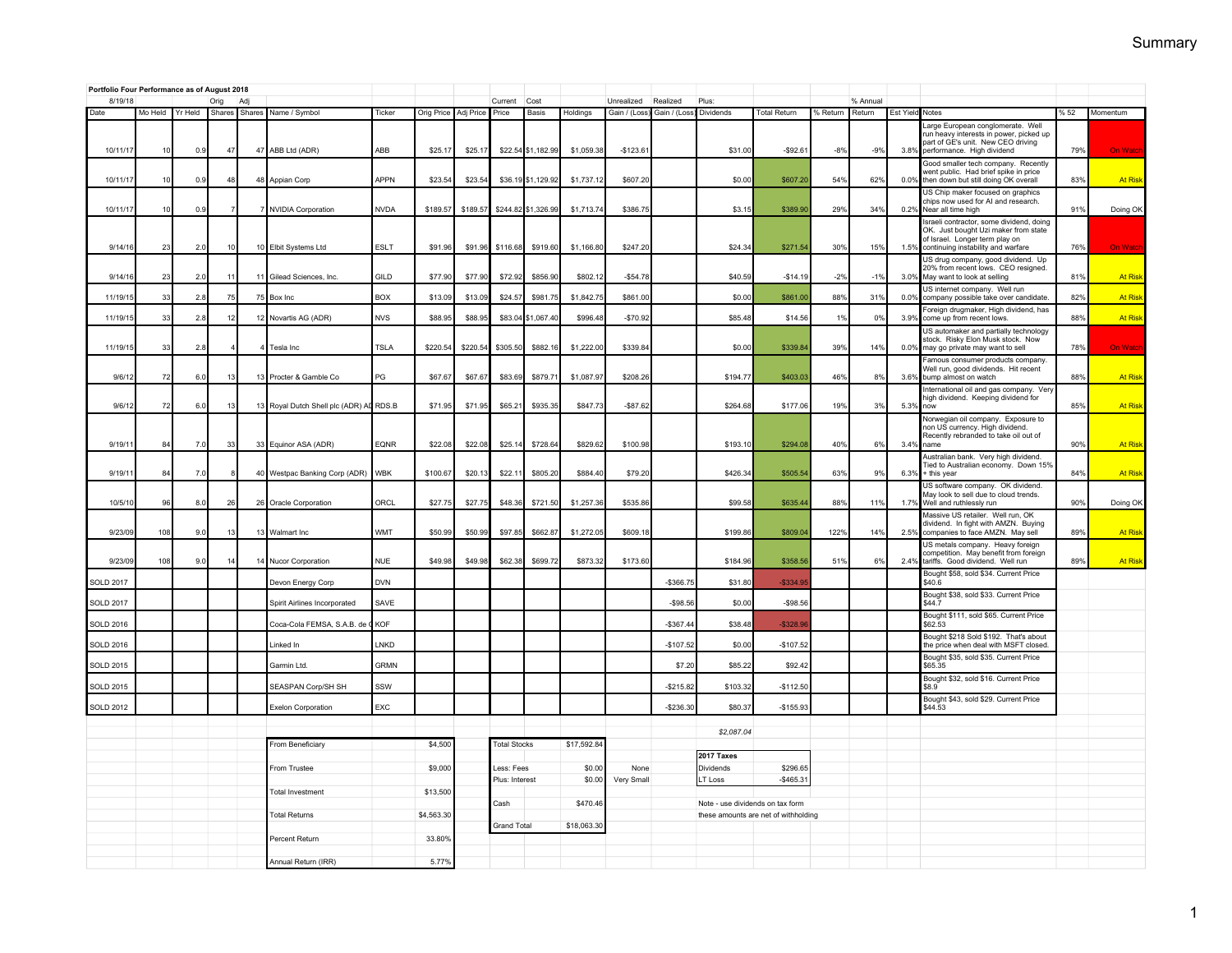| Dividend Categorization       |             |            |                                |  |
|-------------------------------|-------------|------------|--------------------------------|--|
|                               | Amount      | Percent    |                                |  |
| High                          | \$4,775.57  | 27%        |                                |  |
| Low                           | \$6,900.61  | 38%        |                                |  |
| Medium                        | \$4,569.53  | 25%        |                                |  |
| Very High                     | \$1,732.13  | 10%        |                                |  |
| <b>Grand Total</b>            | \$17,977.84 | 100%       |                                |  |
|                               |             |            |                                |  |
| US / Foreign Categorization   |             |            |                                |  |
|                               | Amount      | Percent    |                                |  |
| Foreign                       | \$5,784.41  | 32%        |                                |  |
| <b>US</b>                     | \$12,193.43 | 68%        |                                |  |
| <b>Grand Total</b>            | \$17,977.84 | 100%       |                                |  |
|                               |             |            |                                |  |
| Sector Categorization         |             |            |                                |  |
|                               |             |            |                                |  |
| CASH                          | \$385.00    | 2%         |                                |  |
| Consumer Discretionary        | \$1,222.00  | 7%         |                                |  |
| <b>Consumer Staples</b>       | \$2,360.02  | 13%        |                                |  |
| Energy                        | \$1,677.35  | 9%         |                                |  |
| Financials                    | \$884.40    | 5%         |                                |  |
| <b>Health Care</b>            | \$1,798.60  | 10%        |                                |  |
| Industrials                   | \$2,226.18  | 12%        |                                |  |
| Information Technology        | \$6,550.97  | 36%        |                                |  |
| <b>Materials</b>              | \$873.32    | 5%         |                                |  |
| <b>Grand Total</b>            | \$17,977.84 | 100%       |                                |  |
|                               |             |            |                                |  |
| Price Momentum Categorization |             |            |                                |  |
|                               |             |            |                                |  |
|                               |             |            | SUM of Amount SUM of % 52 High |  |
| At Risk                       | <b>APPN</b> | \$1,737.12 | 83%                            |  |
|                               | <b>BOX</b>  | \$1,842.75 | 82%                            |  |
|                               | <b>EQNR</b> | \$829.62   | 90%                            |  |
|                               | <b>GILD</b> | \$802.12   | 81%                            |  |
|                               | <b>NUE</b>  | \$873.32   | 89%                            |  |
|                               | <b>NVS</b>  | \$996.48   | 88%                            |  |
|                               | PG          | \$1,087.97 | 88%                            |  |
|                               | RDS.B       | \$847.73   | 85%                            |  |
|                               | <b>WBK</b>  | \$884.40   | 84%                            |  |
|                               | <b>WMT</b>  | \$1,272.05 | 89%                            |  |
| Doing OK                      | <b>NVDA</b> | \$1,713.74 | 91%                            |  |
|                               | ORCL        | \$1,257.36 | 90%                            |  |
| N/A                           | CASH        | \$385.00   | 0                              |  |
| On Watch                      | ABB         | \$1,059.38 | 79%                            |  |
|                               | <b>ESLT</b> | \$1,166.80 | 76%                            |  |
|                               | <b>TSLA</b> | \$1,222.00 | 78%                            |  |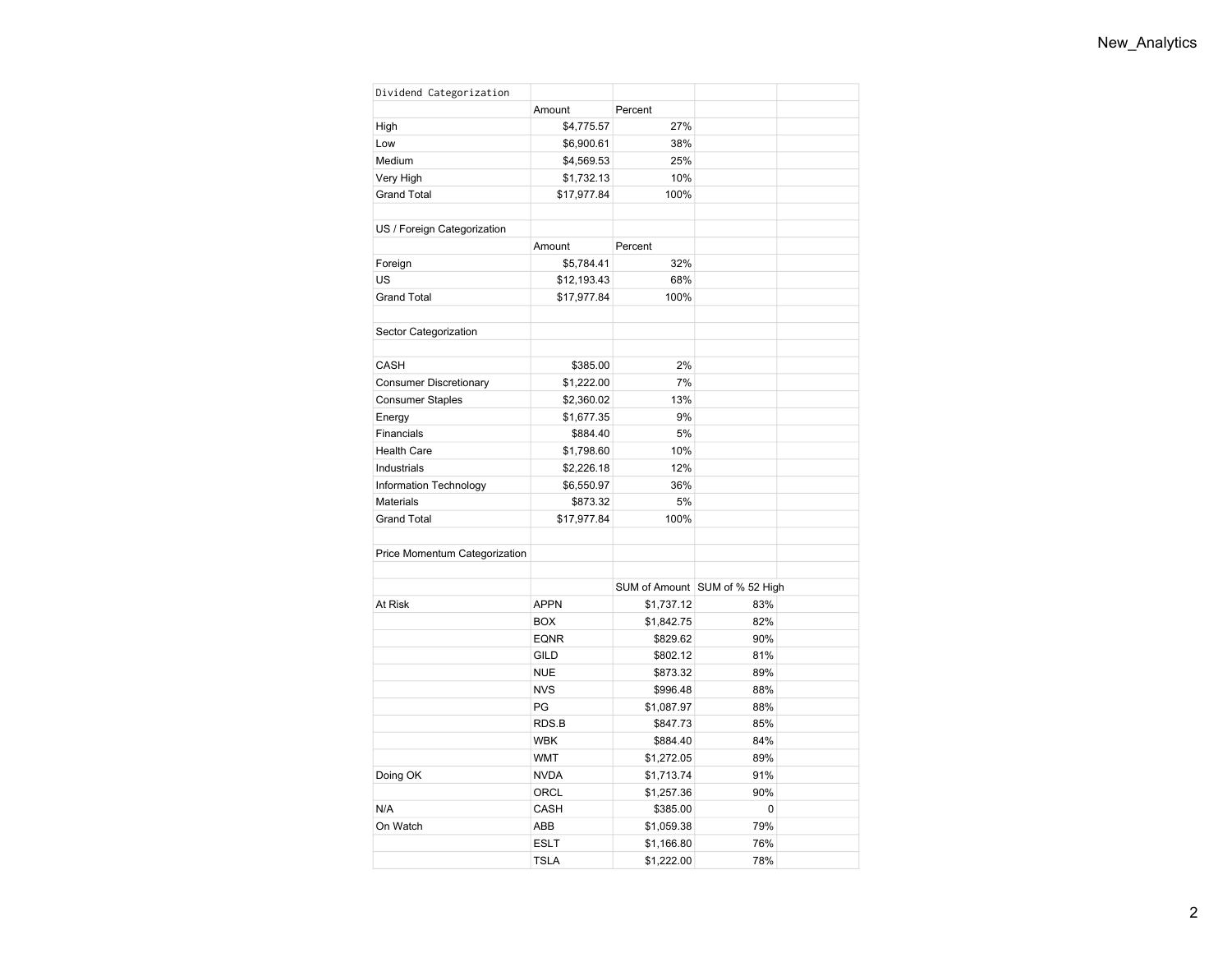|             | Symbol Name/Symbol                      | Settlement Da Trade Date |               |    | Type Quantity Adj Quantity Price |          | Adj Price | Amount          | Account Type Commission |     |
|-------------|-----------------------------------------|--------------------------|---------------|----|----------------------------------|----------|-----------|-----------------|-------------------------|-----|
| <b>ABB</b>  | ABB Ltd (ADR)                           | 10/11/17                 | 10/11/17 Buy  | 47 | 47                               | \$25.17  | \$25.17   | \$1,182.99 CASH |                         |     |
| <b>APPN</b> | Appian Corp                             | 10/11/17                 | 10/11/17 Buy  | 48 | 48                               | \$23.54  | \$23.54   | \$1,129.92 CASH |                         | \$- |
| <b>NVDA</b> | <b>NVIDIA Corporation</b>               | 10/11/17                 | 10/11/17 Buy  |    | 7 <sup>1</sup>                   | \$189.57 | \$189.57  | \$1,326.99 CASH |                         |     |
| <b>ESLT</b> | Elbit Systems Ltd                       | 9/19/16                  | 9/14/16 Buy   | 10 | 10                               | \$91.96  | \$91.96   | \$919.60 CASH   |                         |     |
| GILD        | Gilead Sciences, Inc.                   | 9/19/16                  | 9/14/16 Buy   | 11 | 11                               | \$77.90  | \$77.90   | \$856.90 CASH   |                         | \$- |
| SAVE        | Spirit Airlines Incorporated            | 9/19/16                  | 9/14/16 Buy   | 22 | 22                               | \$38.33  | \$38.33   | \$843.26 CASH   |                         | \$- |
| <b>BOX</b>  | Box Inc                                 | 11/24/15                 | 11/19/15 Buy  | 75 | 75                               | \$13.09  | \$13.09   | \$981.75 CASH   |                         | \$- |
| <b>NVS</b>  | Novartis AG (ADR)                       | 11/24/15                 | 11/19/15 Buy  | 12 | 12                               | \$88.95  | \$88.95   | \$1,067.40 CASH |                         |     |
| <b>TSLA</b> | Tesla Inc                               | 11/24/15                 | 11/19/15 Buy  |    | 4                                | \$220.54 | \$220.54  | \$882.16 CASH   |                         |     |
| <b>KOF</b>  | Coca-Cola FEMSA, S.A.B. de C.V. (ADR)   | 8/27/14                  | 8/22/14 Buy   | 8  | 8                                | \$111.00 | \$111.00  | \$888.00 CASH   |                         | \$- |
| LNKD        | #N/A                                    | 8/27/14                  | 8/22/14 Buy   |    | 4                                | \$218.40 | \$218.40  | \$873.60 CASH   |                         | \$- |
| <b>DVN</b>  | Devon Energy Corp                       | 9/16/13                  | 9/11/13 Buy   | 15 | 15                               | \$58.41  | \$58.41   | \$876.15 CASH   |                         | \$- |
| SSW         | <b>SEASPAN Corp/SH SH</b>               | 9/16/13                  | 9/11/13 Buy   | 33 | 33                               | \$22.86  | \$22.86   | \$754.38 CASH   |                         |     |
| <b>GRMN</b> | Garmin Ltd.                             | 2/28/13                  | $2/25/13$ Buy | 18 | 18                               | \$35.12  | \$35.12   | \$632.16 CASH   |                         | \$- |
| PG          | Procter & Gamble Co                     | 9/11/12                  | 9/6/12 Buy    | 13 | 13                               | \$67.67  | \$67.67   | \$879.71 CASH   |                         | \$- |
| RDS.B       | Royal Dutch Shell plc (ADR) ADR Class B | 9/11/12                  | 9/6/12 Buy    | 13 | 13                               | \$71.95  | \$71.95   | \$935.35 CASH   |                         | \$- |
| <b>EQNR</b> | Equinor ASA (ADR)                       | 9/22/11                  | 9/19/11 Buy   | 33 | 33                               | \$22.08  | \$22.08   | \$728.64 CASH   |                         | \$- |
| <b>WBK</b>  | Westpac Banking Corp (ADR)              | 9/22/11                  | 9/19/11 Buy   | 8  | 40 <sup>°</sup>                  | \$100.67 | \$20.13   | \$805.36 CASH   |                         | \$- |
| EXC         | <b>Exelon Corporation</b>               | 10/5/10                  | 10/5/10 Buy   | 17 | 17                               | \$43.20  | \$43.20   | \$734.40 CASH   |                         | \$- |
| <b>ORCL</b> | Oracle Corporation                      | 10/5/10                  | 10/5/10 Buy   | 26 | 26                               | \$27.75  | \$27.75   | \$721.50 CASH   |                         | \$- |
| <b>WMT</b>  | Walmart Inc                             | 9/23/09                  | 9/23/09 Buy   | 13 | 13                               | \$50.99  | \$50.99   | \$662.87 CASH   |                         |     |
| <b>NUE</b>  | Nucor Corporation                       | 9/23/09                  | 9/23/09 Buy   | 14 | 14                               | \$49.98  | \$49.98   | \$699.72 CASH   |                         | \$- |
|             |                                         |                          |               |    |                                  |          |           |                 |                         |     |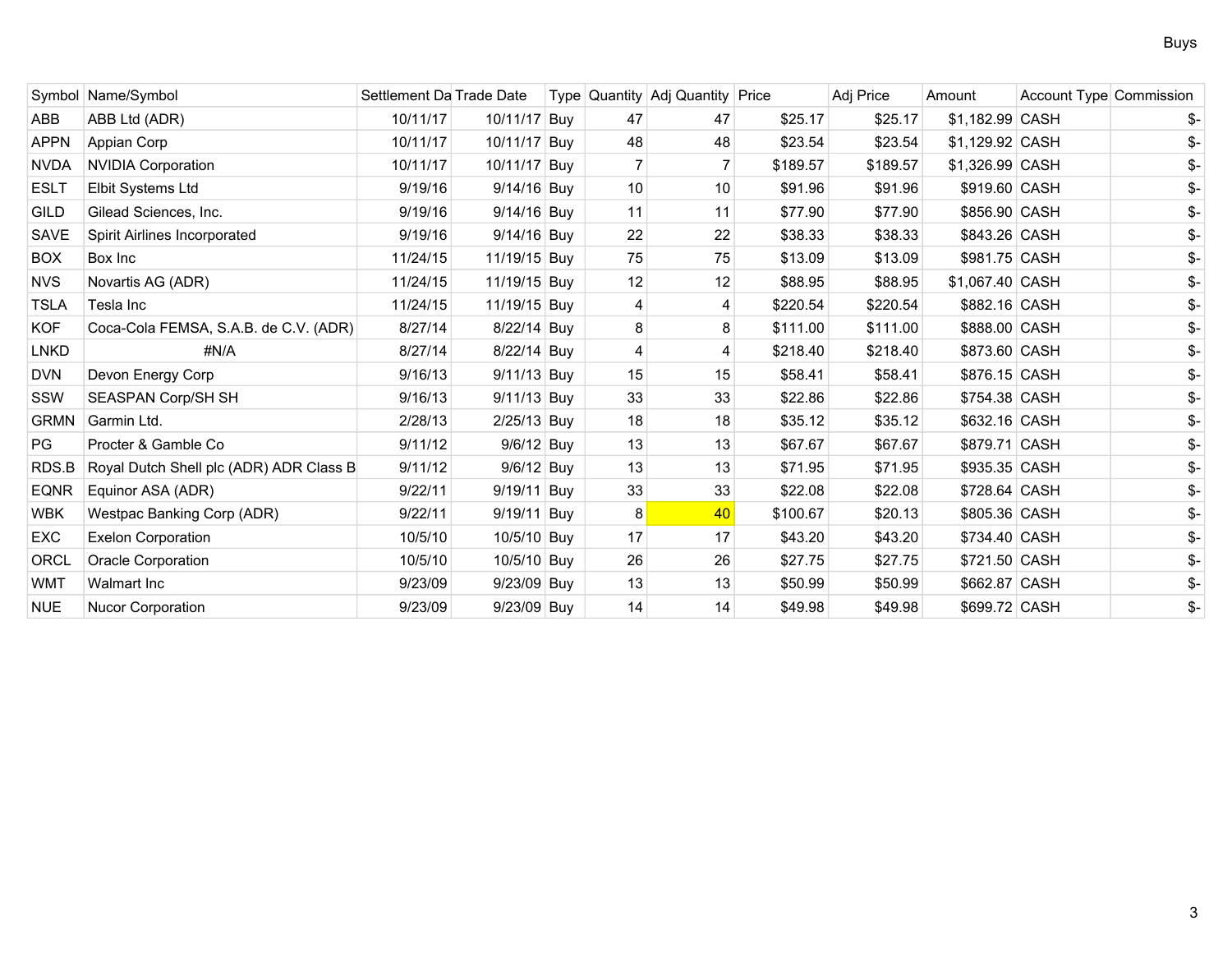| Ticker Name |                                       | Settlement Date Trade Date |               |                   | Type Quantity Adj Price | Amount        | <b>Account Type</b> | Commission |              | Gain / (Loss) no Gain / (Loss) with Comm |                           |  |
|-------------|---------------------------------------|----------------------------|---------------|-------------------|-------------------------|---------------|---------------------|------------|--------------|------------------------------------------|---------------------------|--|
| <b>DVN</b>  | Devon Energy Corp                     | 9/18/17                    | 9/18/17 Sell  | 15                | \$33.96                 | \$509.40 CASH |                     |            | $-$ \$366.75 |                                          | -\$366.75 LONG TERM LOSS  |  |
|             | SAVE Spirit Airlines Incorporated     | 9/18/17                    | 9/18/17 Sell  | $22 \overline{ }$ | \$33.85                 | \$744.70 CASH |                     |            | $-$98.56$    |                                          | -\$98.56 LONG TERM LOSS   |  |
| KOF         | Coca-Cola FEMSA, S.A.B. de C.V. (ADR) | 12/15/16                   | 12/12/16 Sell |                   | \$65.07                 | \$520.56 CASH |                     |            | $-$ \$367.44 |                                          | -\$367.44 LONG TERM LOSS  |  |
|             | LNKD Linked In                        | 8/18/16                    | 8/15/16 Sell  |                   | \$191.52                | \$766.08 CASH |                     |            | $-$107.52$   |                                          | -\$107.52 LONG TERM LOSS  |  |
|             | <b>GRMN</b> Garmin Ltd.               | 11/5/15                    | 11/2/15 Sell  | 18                | \$35.52                 | \$639.36 CASH |                     |            | \$7.20       |                                          | \$7.20 LONG TERM GAIN     |  |
|             | SSW SEASPAN Corp/SH SH                | 11/5/15                    | 11/2/15 Sell  | 33                | \$16.32                 | \$538.56 CASH |                     |            | $-$ \$215.82 |                                          | -\$215.82 LONG TERM LOSS  |  |
| EXC         | <b>Exelon Corporation</b>             | 11/23/12                   | 11/19/12 Sell | 17                | \$29.30                 | \$498.10 CASH |                     |            | $-$ \$236.30 |                                          | -\$236.30 SHORT TERM LOSS |  |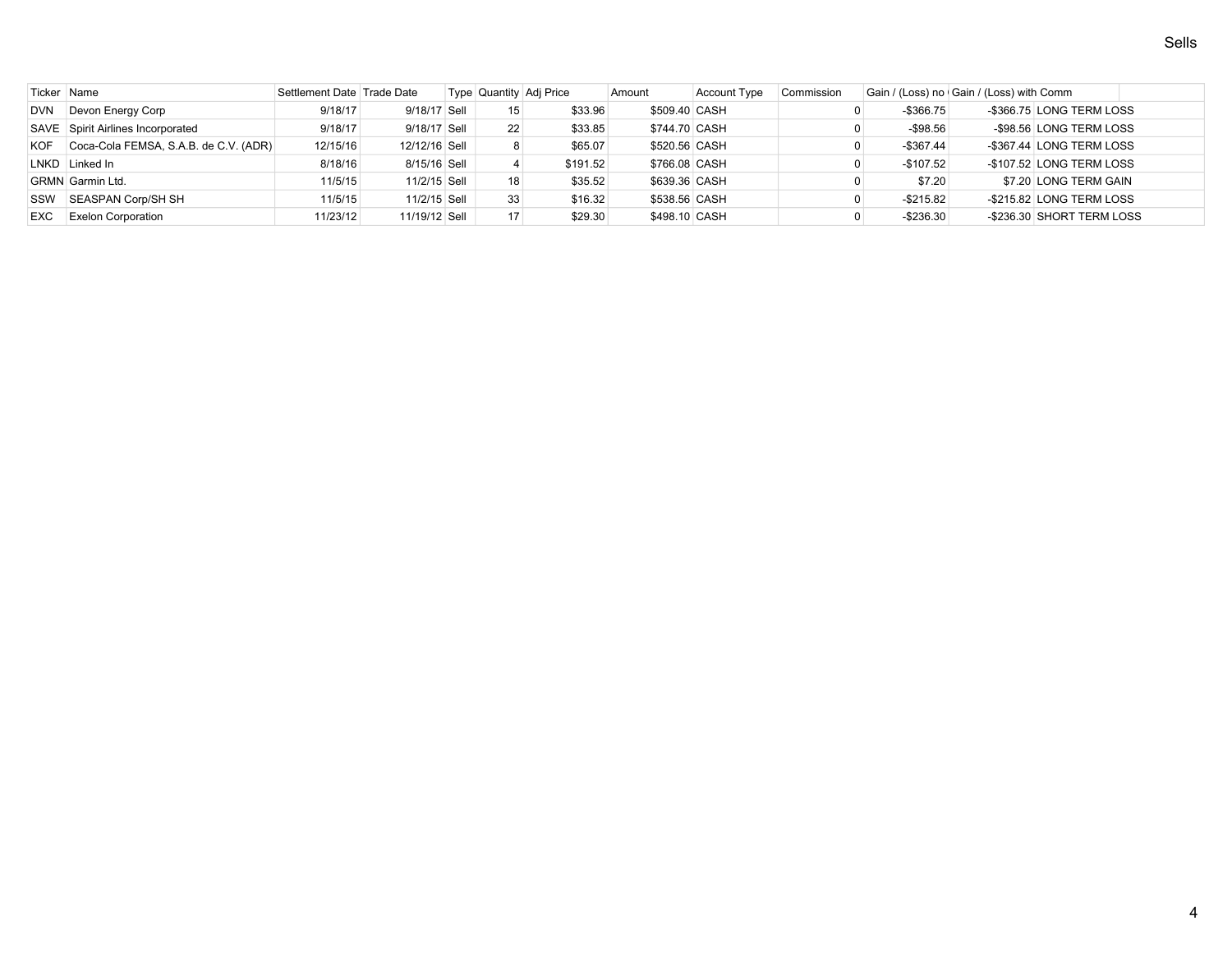|                    | 0          |
|--------------------|------------|
| <b>ABB</b>         | \$31.00    |
| <b>APPN</b>        | \$0.00     |
| <b>BOX</b>         | \$0.00     |
| <b>DVN</b>         | \$31.80    |
| <b>EQNR</b>        | \$193.10   |
| <b>ESLT</b>        | \$24.34    |
| <b>EXC</b>         | \$80.37    |
| <b>GILD</b>        | \$40.59    |
| <b>GRMN</b>        | \$85.22    |
| <b>KOF</b>         | \$38.48    |
| <b>LNKD</b>        | \$0.00     |
| <b>NUE</b>         | \$184.96   |
| <b>NVDA</b>        | \$3.15     |
| <b>NVS</b>         | \$85.48    |
| <b>ORCL</b>        | \$99.58    |
| PG                 | \$194.77   |
| <b>RDS.B</b>       | \$264.68   |
| <b>SAVE</b>        | \$0.00     |
| <b>SSW</b>         | \$103.32   |
| <b>TSLA</b>        | \$0.00     |
| <b>WBK</b>         | \$426.34   |
| <b>WMT</b>         | \$199.86   |
| <b>Grand Total</b> | \$2,087.04 |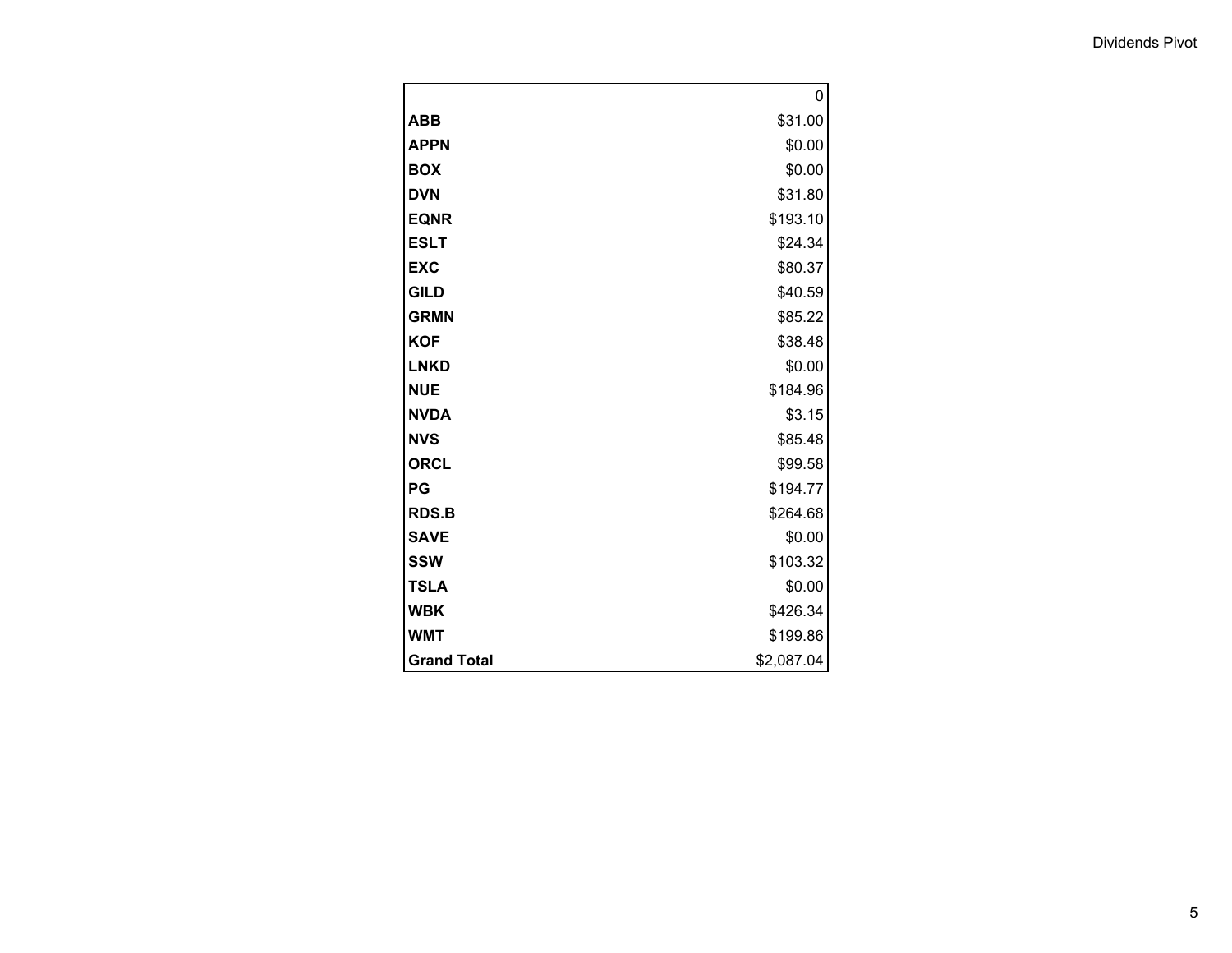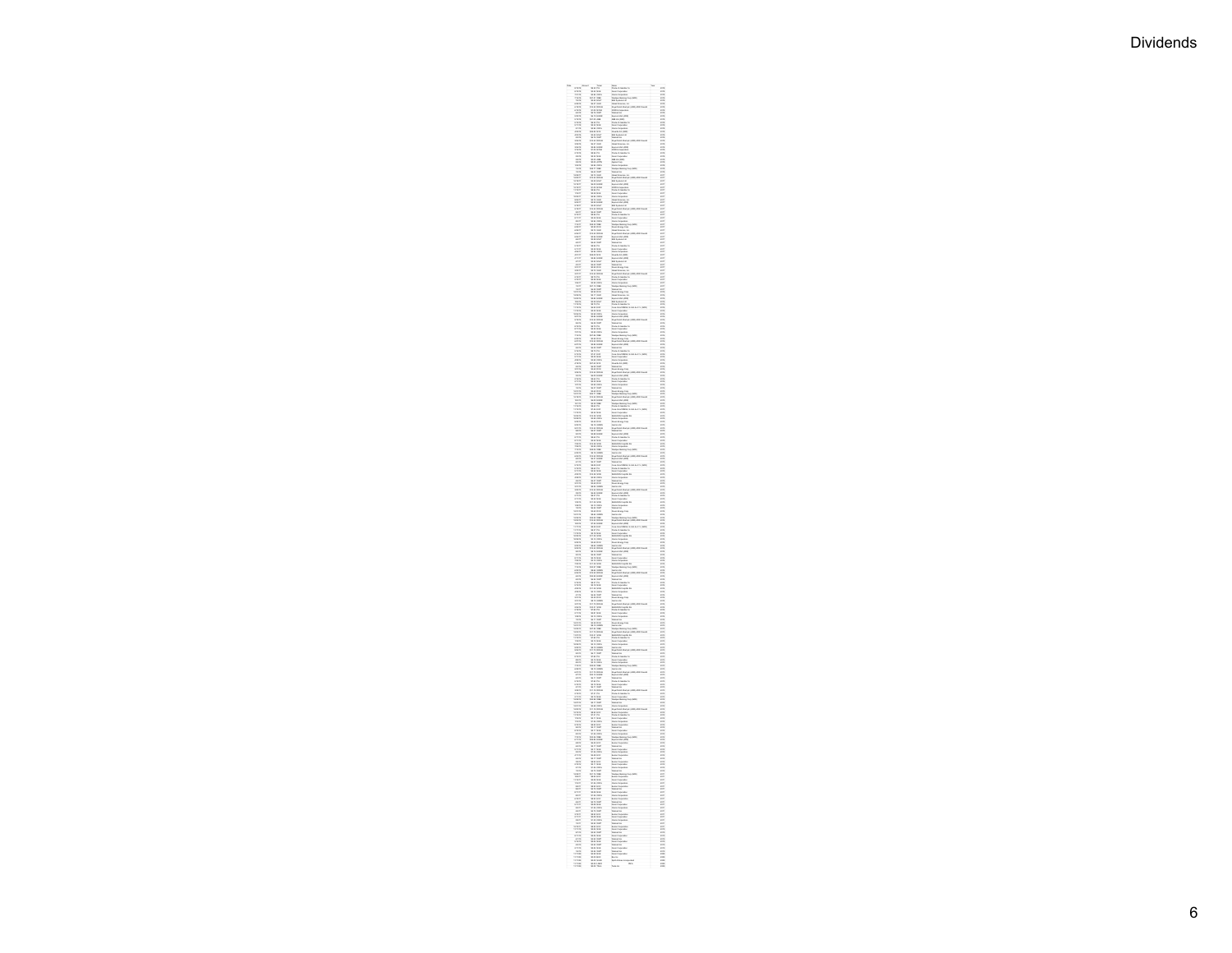| Cash Flows for Rate of Return                                                                                                | 8/19/18              |
|------------------------------------------------------------------------------------------------------------------------------|----------------------|
|                                                                                                                              |                      |
|                                                                                                                              |                      |
| Value                                                                                                                        |                      |
| 9/1/09<br>9/1/10<br>9/1/13<br>9/1/14<br>9/1/15<br>9/1/16<br>9/1/11<br>9/1/12<br>9/1/17                                       |                      |
| Beneficiary<br>\$500<br>\$500<br>\$500<br>\$500<br>\$500<br>\$500<br>\$500<br>\$500<br>\$500                                 |                      |
| Trustee<br>\$1,000<br>\$1,000<br>\$1,000<br>\$1,000<br>\$1,000<br>\$1,000<br>\$1,000<br>\$1,000<br>\$1,000                   |                      |
| Total<br>\$1,500<br>\$1,500<br>\$1,500<br>\$1,500<br>\$1,500<br>\$1,500<br>\$1,500<br>\$1,500<br>\$1,500                     |                      |
|                                                                                                                              |                      |
| $-$1,500$<br>Cash Flows<br>-\$1,500<br>$-$1,500$<br>$-$1,500$<br>-\$1,500<br>$-$1,500$<br>$-$1,500$<br>$-$1,500$<br>-\$1,500 | \$18,063.30          |
|                                                                                                                              | 5.77% Rate of Return |
| <b>Total Beneficiary</b><br>\$4,500                                                                                          |                      |
| \$9,000<br><b>Total Trustee</b>                                                                                              |                      |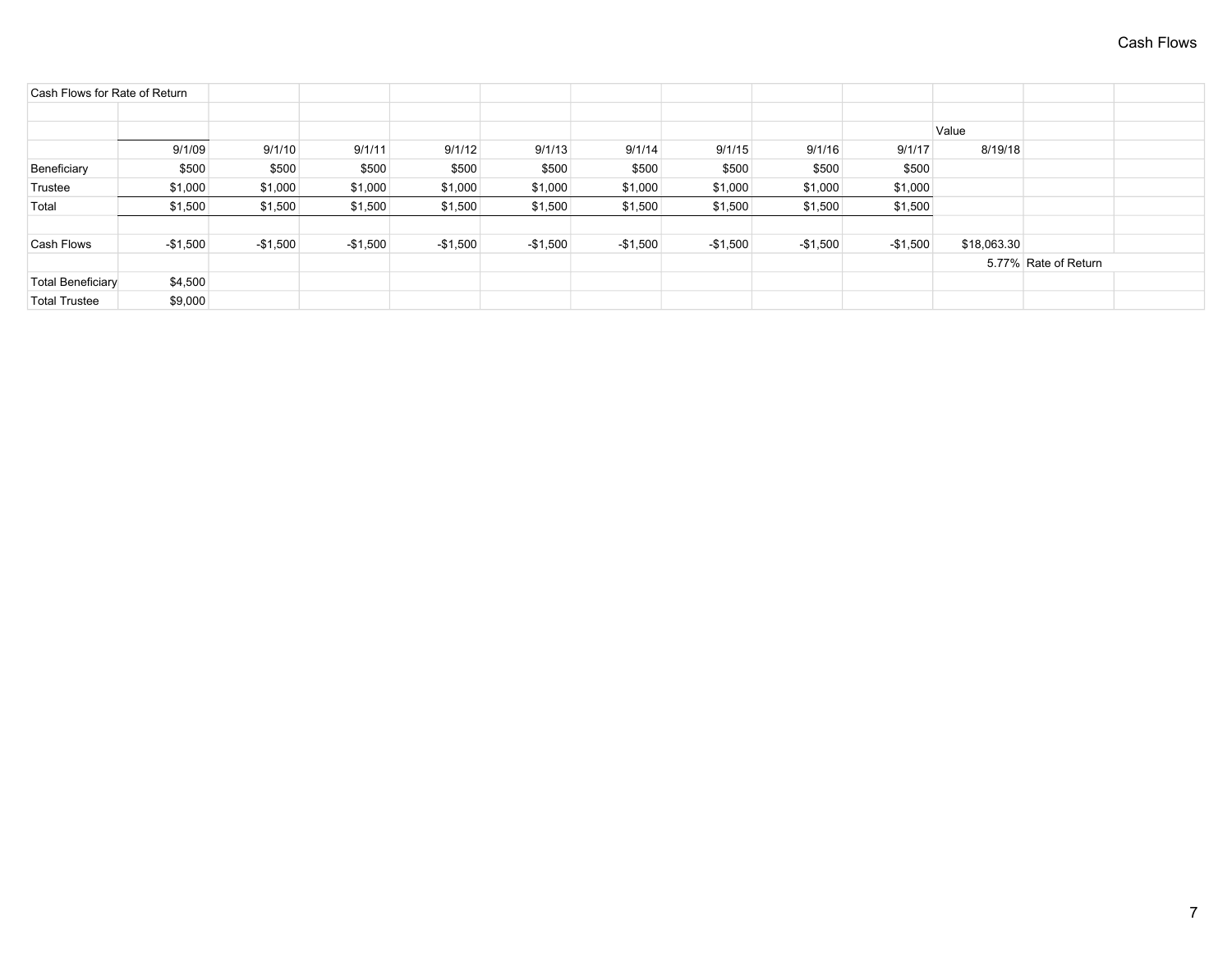| <b>Money Market</b> |        |
|---------------------|--------|
|                     |        |
| Amount              |        |
|                     | 470.46 |